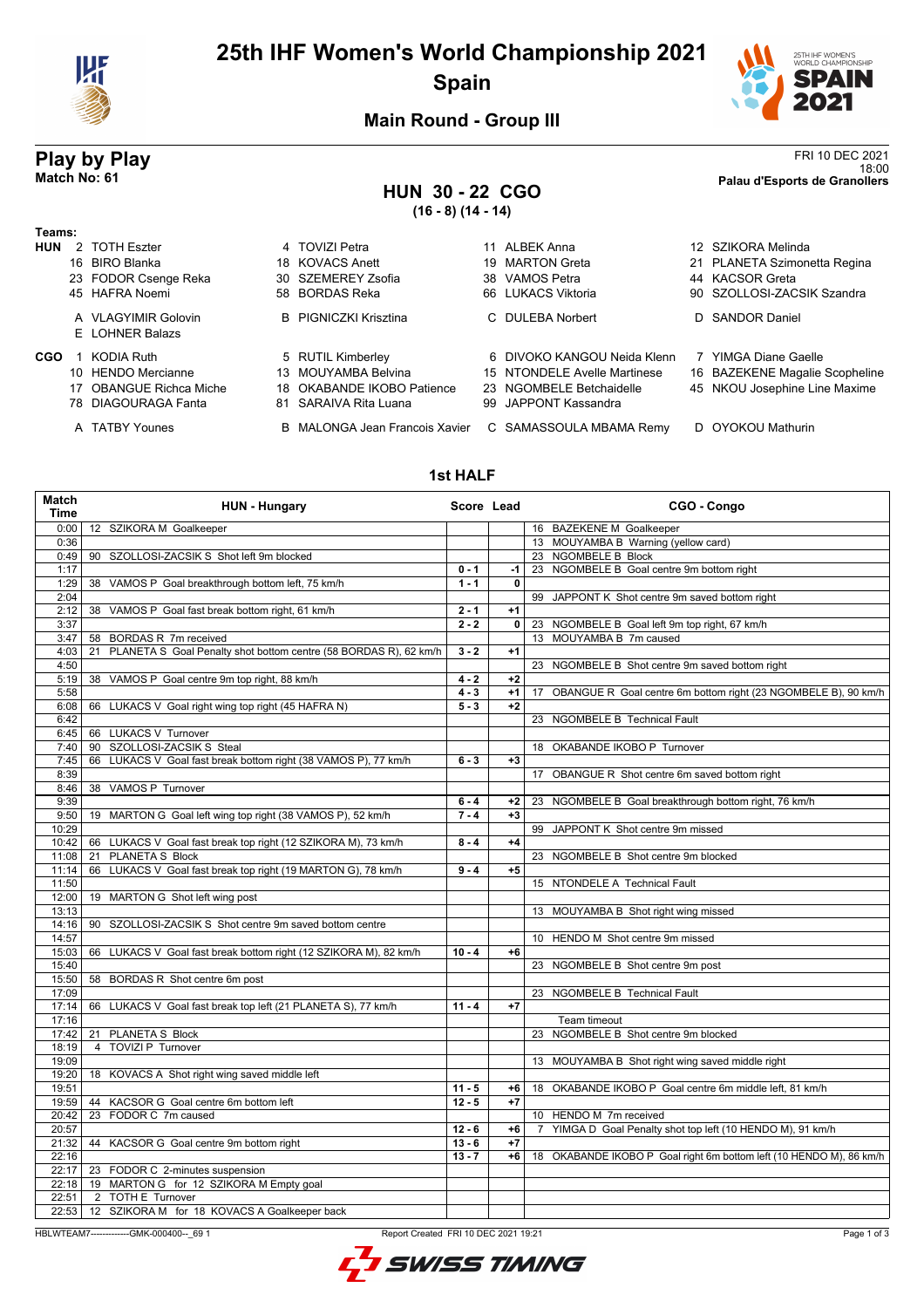



### **Main Round - Group III**

**Play by Play**<br>Match No: 61<br>Palau d'Esports de Granollers 18:00 **Match No: 61 Palau d'Esports de Granollers**

#### **HUN 30 - 22 CGO (16 - 8) (14 - 14)**

#### **1st HALF**

| <b>Match</b><br><b>Time</b> | <b>HUN - Hungary</b>                                  | Score Lead |      | CGO - Congo                                     |
|-----------------------------|-------------------------------------------------------|------------|------|-------------------------------------------------|
| 23:19                       |                                                       |            |      | 99 JAPPONT K Technical Fault                    |
| 23:31                       | 18 KOVACS A for 12 SZIKORA M Empty goal               |            |      |                                                 |
| 23:59                       | 19 MARTON G Goal left wing bottom right (44 KACSOR G) | $14 - 7$   | $+7$ |                                                 |
| 24:15                       | SZIKORA M for 23 FODOR C Goalkeeper back<br>12        |            |      |                                                 |
| 24:17                       | 19 MARTON G Steal                                     |            |      | 18 OKABANDE IKOBO P Turnover                    |
| 24:22                       | 18 KOVACS A Shot fast break saved middle left         |            |      |                                                 |
| 24:54                       |                                                       |            |      | OKABANDE IKOBO P Shot breakthrough missed<br>18 |
| 25:07                       | ALBEK A Shot right 6m saved middle right<br>11        |            |      |                                                 |
| 25:30                       | 2 TOTH E Shot left 9m missed                          |            |      |                                                 |
| 26:09                       |                                                       |            |      | 99 JAPPONT K Shot right 9m post                 |
| 26:18                       | 44 KACSOR G Goal fast break bottom left, 91 km/h      | $15 - 7$   | $+8$ |                                                 |
| 27:29                       | <b>MARTON G Steal</b><br>19                           |            |      | 81 SARAIVA R Turnover                           |
| 27:35                       | 18 KOVACS A Shot fast break post                      |            |      |                                                 |
| 28:05                       |                                                       | $15 - 8$   | $+7$ | 23 NGOMBELE B Goal left 9m bottom left. 79 km/h |
| 28:18                       | MARTON G Shot left wing saved bottom centre<br>19     |            |      |                                                 |
| 28:26                       | ALBEK A 2-minutes suspension<br>11                    |            |      |                                                 |
| 28:47                       |                                                       |            |      | 18 OKABANDE IKOBO P Shot left wing post         |
| 28:55                       | PLANETA S for 12 SZIKORA M Empty goal<br>21           |            |      |                                                 |
| 29:17                       | PLANETA S Goal left 9m middle left<br>21              | $16 - 8$   | +8   |                                                 |
| 29:19                       | 12 SZIKORA M for 2 TOTH E Goalkeeper back             |            |      |                                                 |
| 29:59                       |                                                       |            |      | 13 MOUYAMBA B Shot right wing saved top left    |

#### **2nd HALF**

| <b>Match</b><br><b>Time</b> | <b>HUN - Hungary</b>                                                             | Score Lead           |      |                | CGO - Congo                                                |
|-----------------------------|----------------------------------------------------------------------------------|----------------------|------|----------------|------------------------------------------------------------|
| 30:00                       | 30 SZEMEREY Z Goalkeeper                                                         |                      |      |                | 16 BAZEKENE M Goalkeeper                                   |
| 30:17                       | 19 MARTON G Steal                                                                |                      |      |                | 15 NTONDELE A Turnover                                     |
| 30:23                       | 66 LUKACS V Goal fast break top left (19 MARTON G), 83 km/h                      | $17 - 8$             | $+9$ |                |                                                            |
| 31:04                       |                                                                                  | $17 - 9$             | $+8$ |                | 7 YIMGA D Goal left 9m bottom right                        |
| 31:35                       | 45 HAFRA N Goal right 6m bottom left                                             | $18 - 9$             | $+9$ |                |                                                            |
| 32:14                       | 58 BORDAS R 2-minutes suspension                                                 |                      |      |                |                                                            |
| 32:52                       |                                                                                  | $18 - 10$            | +8   | $\overline{7}$ | YIMGA D Goal left 9m top left, 55 km/h                     |
| 33:04                       | 4 TOVIZI P for 30 SZEMEREY Z Empty goal                                          |                      |      |                |                                                            |
| 33:26                       | 4 TOVIZI P Technical Fault                                                       |                      |      |                |                                                            |
| 33:32                       |                                                                                  | $18 - 11$            | $+7$ |                | 81 SARAIVA R Goal empty goal middle centre, 64 km/h        |
|                             | 34:00   44 KACSOR G Shot right 9m saved bottom centre                            |                      |      |                |                                                            |
|                             | 34:25   19 MARTON G Technical Fault                                              |                      |      |                |                                                            |
| 34:41                       | 30 SZEMEREY Z for 58 BORDAS R Goalkeeper back                                    |                      |      |                |                                                            |
| 35:29                       | 66 LUKACS V Steal                                                                |                      |      |                | 7 YIMGA D Turnover                                         |
| 35:35                       | PLANETA S Goal fast break bottom left (66 LUKACS V), 74 km/h<br>21               | $19 - 11$            | $+8$ |                |                                                            |
| 36:12                       | <b>LUKACS V Steal</b><br>66                                                      |                      |      |                | 7 YIMGA D Turnover                                         |
| 36:17                       | MARTON G Goal fast break middle centre (66 LUKACS V)<br>19                       | $20 - 11$            | +9   |                |                                                            |
| 36:18                       |                                                                                  |                      |      |                | 16 BAZEKENE M 2-minutes suspension                         |
| 36:18                       |                                                                                  |                      |      |                | 1 KODIA R for 15 NTONDELE A Goalkeeper back                |
| 36:30                       |                                                                                  |                      |      |                | 6 DIVOKO KANGOU N for 1 KODIA R Empty goal                 |
| 36:42                       |                                                                                  |                      |      | $\mathbf{1}$   | KODIA R for 13 MOUYAMBA B Goalkeeper back                  |
| 36:54                       |                                                                                  | $20 - 12$            | $+8$ |                | 81 SARAIVA R Goal right 6m top centre (7 YIMGA D), 70 km/h |
| 37:21                       | 45 HAFRA N 7m received                                                           |                      |      |                | 18 OKABANDE IKOBO P 7m caused                              |
| 37:33                       | PLANETA S Goal Penalty shot middle right (45 HAFRA N), 56 km/h<br>21             | $21 - 12$            | +9   |                |                                                            |
| 37:49                       |                                                                                  |                      |      |                | A TATBY Y Warning (yellow card) bench punishment           |
| 38:03                       |                                                                                  |                      |      |                | 13 MOUYAMBA B for 16 BAZEKENE M Empty goal                 |
| 38:16                       |                                                                                  |                      |      |                | 16 BAZEKENE M for 1 KODIA R Goalkeeper Substitution        |
| 38:21                       |                                                                                  |                      |      |                | 1 KODIA R for 13 MOUYAMBA B Goalkeeper back                |
| 38:29                       |                                                                                  |                      |      |                | 13 MOUYAMBA B for 16 BAZEKENE M Empty goal                 |
| 38:33                       |                                                                                  |                      |      |                | 16 BAZEKENE M for 1 KODIA R Goalkeeper Substitution        |
| 38:56                       |                                                                                  | $21 - 13$            | $+8$ |                | 7 YIMGA D Goal left 6m middle right, 89 km/h               |
| 39:28                       | 19 MARTON G Shot left wing missed                                                |                      |      |                |                                                            |
| 39:59                       |                                                                                  | $21 - 14$            | $+7$ |                | 7 YIMGA D Goal left 9m bottom left                         |
| 40:10                       | Team timeout                                                                     |                      |      |                |                                                            |
| 40:33                       | KACSOR G Goal right 9m bottom left, 89 km/h<br>44                                | $22 - 14$            | +8   |                |                                                            |
| 41:40                       |                                                                                  | $22 - 15$            | $+7$ |                | 6 DIVOKO KANGOU N Goal breakthrough bottom centre, 50 km/h |
| 42:05                       | 58 BORDAS R 7m received                                                          |                      |      |                | 81 SARAIVA R 7m caused                                     |
| 42:13                       | PLANETA S Goal Penalty shot top right (58 BORDAS R)<br>21                        | $23 - 15$            | $+8$ |                |                                                            |
| 42:58                       |                                                                                  | $23 - 16$            | $+7$ |                | 81 SARAIVA R Goal centre 6m top left (7 YIMGA D), 92 km/h  |
| 43:31                       | 38 VAMOS P Goal breakthrough bottom right, 56 km/h                               | $\overline{24} - 16$ | $+8$ |                |                                                            |
| 43:32                       |                                                                                  |                      |      |                | 7 YIMGA D 2-minutes suspension                             |
| 43:35                       |                                                                                  |                      |      |                | 23 NGOMBELE B for 16 BAZEKENE M Empty goal                 |
| 44:24                       |                                                                                  |                      |      |                | 16 BAZEKENE M for 5 RUTIL K Goalkeeper back                |
|                             | HBLWTEAM7--------------GMK-000400-- 69 1<br>Report Created FRI 10 DEC 2021 19:21 |                      |      |                | Page 2 of 3                                                |
|                             |                                                                                  |                      |      |                |                                                            |